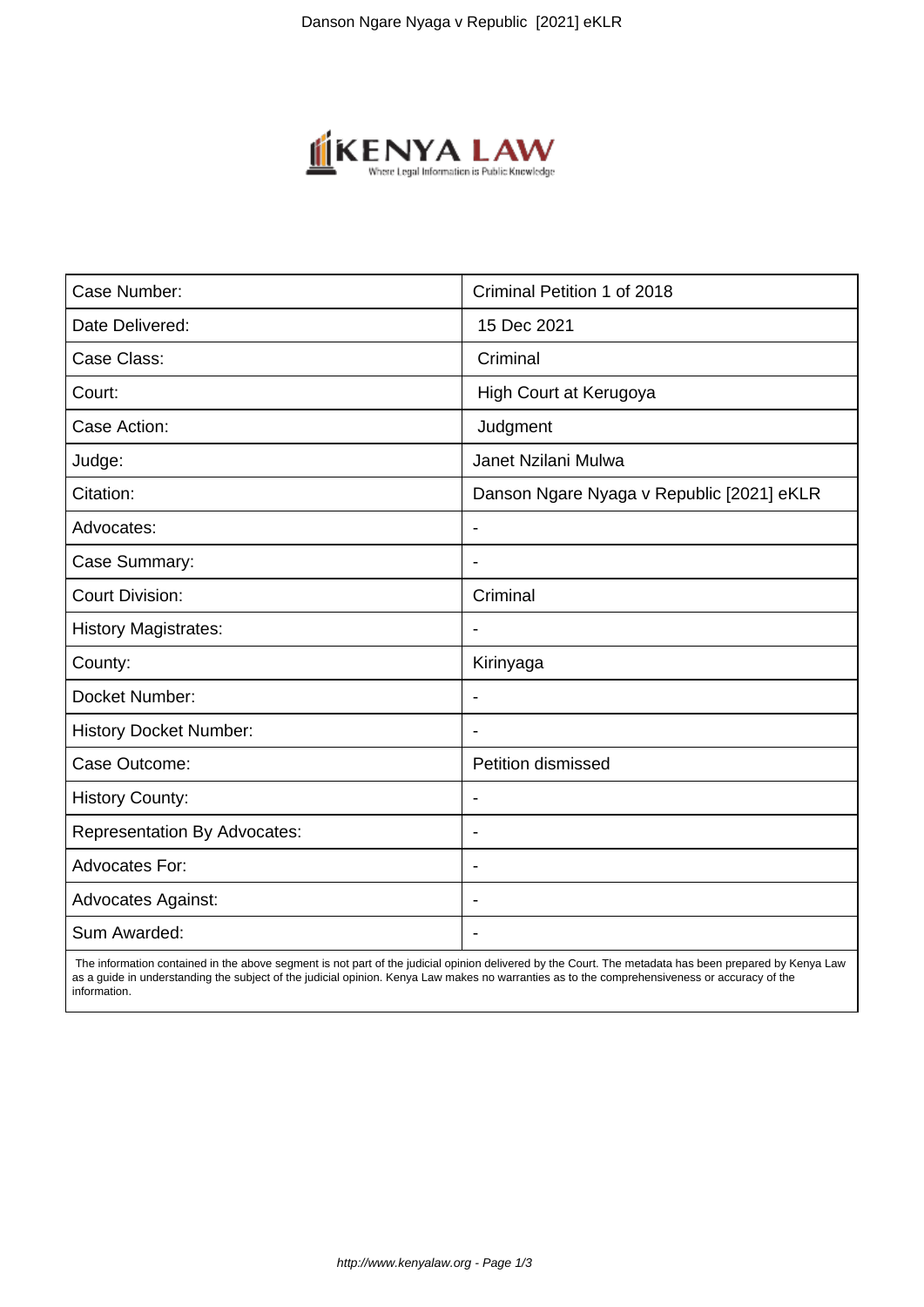Danson Ngare Nyaga v Republic [2021] eKLR

# **REPUBLIC OF KENYA**

# **IN THE HIGH COURT AT KERUGOYA**

## **CRIMINAL PETITION NO. 1 OF 2018**

*(From original conviction and sentence in Criminal Case No. 771 of 2007 Kerugoya Law Court, Criminal Appeal. No 117 of 2008 Kerugoya High Court & Criminal Appeal No. 27 of 2010 Nyeri High Court)*

**DANSON NGARE NYAGA.....................................................................PETITIONER**

**VERSUS**

**REPUBLIC..........................................................................................................RESPONDENT**

#### **JUDGMENT**

1. The petitioner Danson Ngare Nyagah was convicted for the offence of **Robbery with Violence Contrary to Section 296 (2) of the Penal Code** on the 22.2.2008 and sentenced to suffer death.

He filed appeals to this court vide Kerugoya High Court Criminal Appeal No. 117 of 2008, and Court of Appeal at Nyeri 27 of 2010 – which were dismissed.

2. By his Petition filed on the 4.5.2018 seeking for sentence re-hearing pursuant to the Supreme Court decision in **Francis Karioko Muruatetu & Another V. Republic (2015), (2017) @KLR**

He is now serving life sentence after his sentence was commuted by the President.

3. The petitioner filed his mitigation on the 5.3.2020, and urged the court to also consider the period he was in custody during the hearing of the case.

The prosecution did not file any submissions but was duly represented at all times.

4. This is one of those many applications for re-sentence hearing that have been overtaken by events as the decision in the **Francis Karioko Muruatetu decision (Supra)** no longer apply in Robbery with Violence cases, among others.

5. On the **6.7.2021**, the Supreme Court while giving guidelines and directions on the application of its judgment in the **Muruatetu** decision (Supra) rendered itself that the said decision delivered on the 14.12.2017 does not apply to all offences with mandatory minimum sentences but applies **ONLY** to the offence and sentence of **Murder under Section 203 and 204 of the Penal Code.**

That without a doubt excludes the offence of Robbery with Violence.

This court is therefore prohibited from entertaining sentence re-hearing, save for, and in respect of the offence of murder, for the time being

6. In the circumstances, the petition hereto cannot be entertained. It is dismissed.

**DATED AND SIGNED THIS………….….…DAY OF…………….…….2021**

**J. N. MULWA**